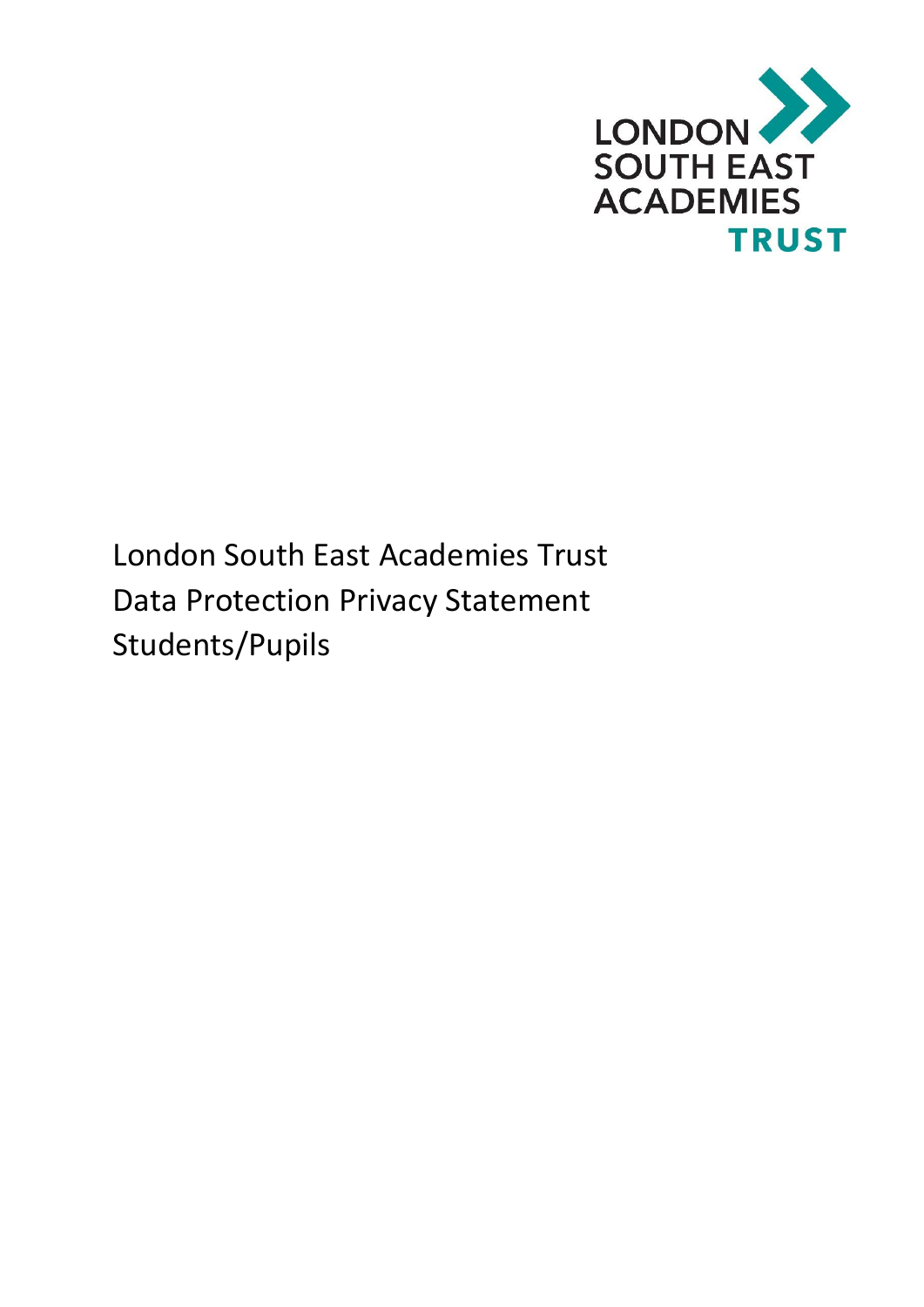#### Contents

- 1. Introduction
- 2. Document purpose
- 3. Data controller and processors
- 4. The categories of personal data we hold
- 5. Why we use this data
- 6. Our lawful basis for using this data
- 7. Collecting this information
- 8. How we store this data
- 9. Data sharing
- 10. Department for Education
- 11. Youth support services
- 12. Transferring data internationally
- 13. Photographs and media
- 14. CCTV
- 15. Parent, carer and student/pupil's rights
- 16. Complaints
- 17. Contact details

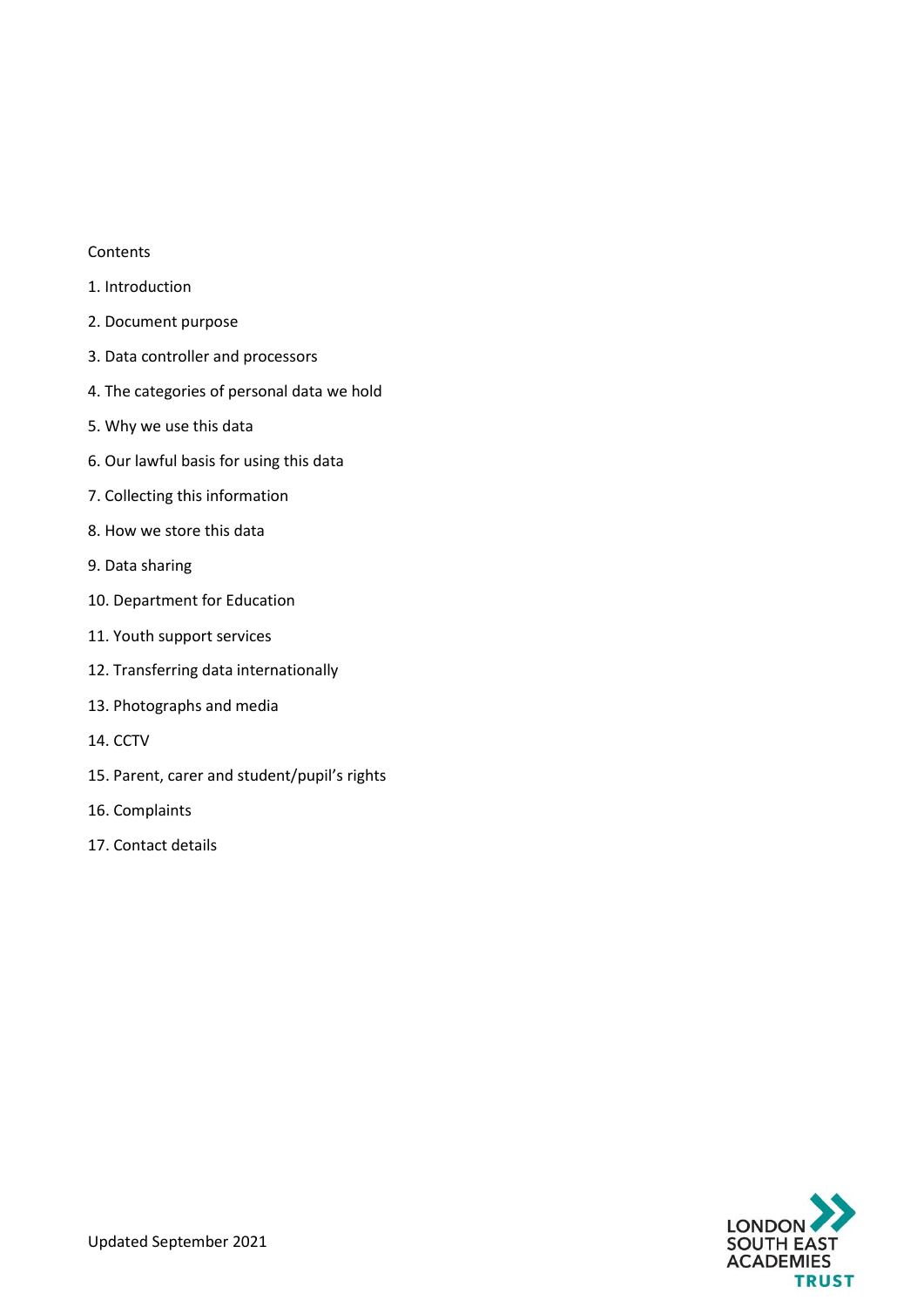# **1. Introduction**

1.1 Under data protection law, individuals have a right to be informed about how the Trust and its

Trust Schools use any personal data that is held about them. We, London South East Academies Trust, comply with this right by providing Privacy Notices to individuals where we are processing their personal data.

### **2. Document purpose**

2.1 The purpose of this Privacy Notice is to explain how we, London South East Academies Trust and our Academies, collect, store and use personal data about your child/ward.

## **3. Data controller and processors**

3.1 The Trust is the Data Controller for the purposes of data protection law and therefore will

determine the purposes for which personal data is processed (the 'why' and the 'how').

Our Academies and authorised 3rd parties, e.g. ParentPay, process and 'use' data on behalf of (under the supervision/control) the Trust and are therefore Data Processors.

3.2 The postal address for London South East Academy Trust is

London South East Academy Trust

Rookery Lane, Bromley BR2 8HE

- 3.3 The Trusts Data Protection Officer is Jennifer Pharo and her contact details are at Section 17
- 3.4 The Trust and its Academies will ensure that your child/ward's personal data is processed fairly and lawfully, is accurate, is kept secure and is retained for no longer than is necessary.

# **4. The categories of personal data we hold**

4.1 We process data about the student/pupils who attend our Trust Schools.

Personal data that we may collect, use, store and share (when appropriate) about your child/ward includes, but is not restricted to:

- Personal information, including name, unique student/pupil number, address and contact details of parents/carers.
- Characteristics, such as ethnicity, language, nationality, country of birth and religion.
- Attendance information, such as sessions attended, number of absences and absence reasons.
- Information from social services, such as safeguarding information or care status.
- Test results, including National Curriculum assessment results (external) and Academy examination results (internal).
- Special educational needs information and free school meal eligibility.
- Any relevant medical conditions, including physical and mental health or any disabilities a student/pupil may have.
- Details of any behaviour issues or exclusion information.
- Details of any support received, including care packages, plans and support providers.
- Destinations of where your child/ward intends moving on to once they've left the Academy.
- Other, including Photographs, CCTV images captured in Trust Schools, Biometric data (in certain Trust Schools).

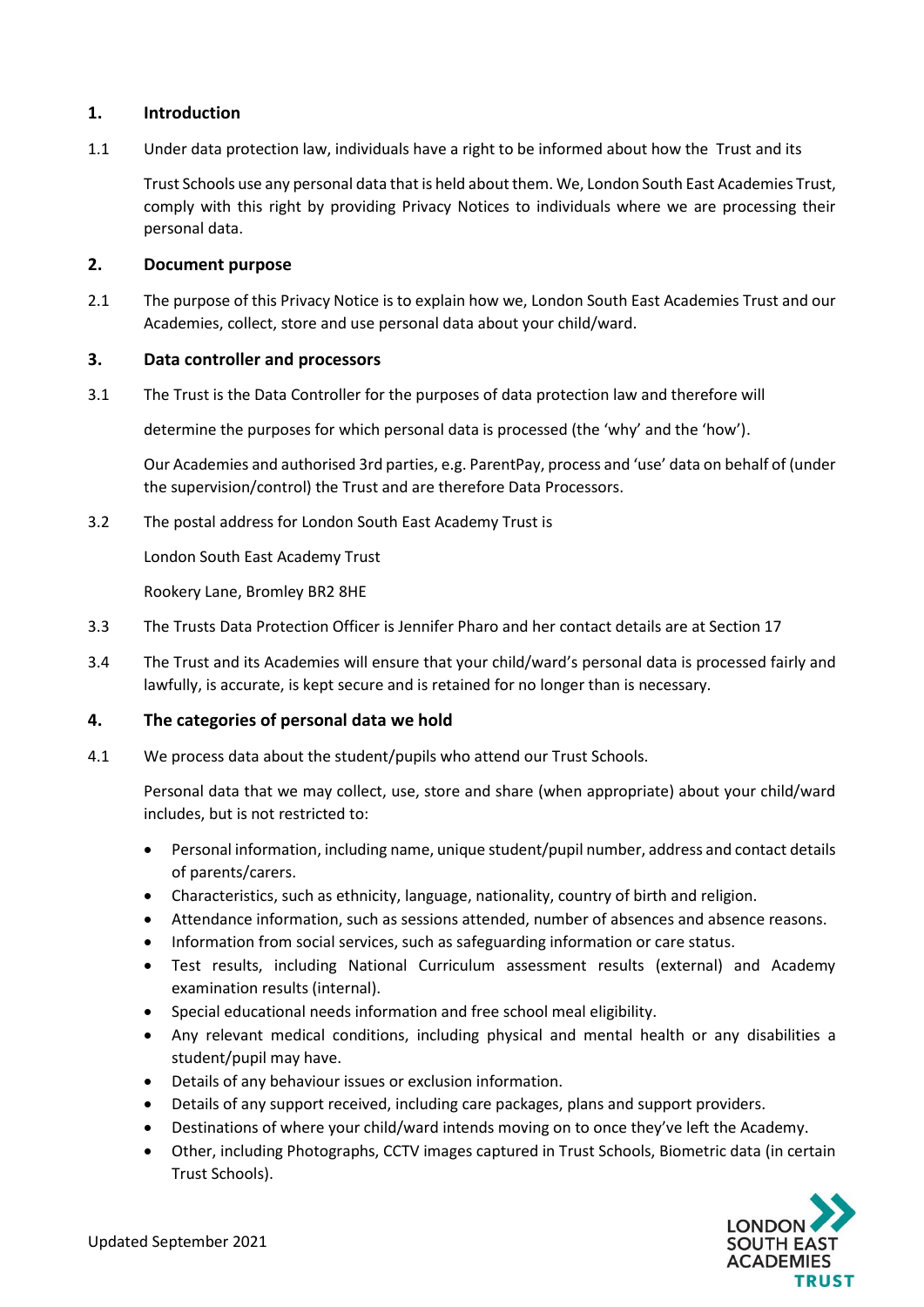# **5. Why we use this data**

- 5.1 We use this data to:
	- Support student/pupil learning.
	- Protect student/pupil welfare.
	- Monitor and report on student/pupil progress.
	- Provide appropriate pastoral care.
	- Assess the quality of our services.
	- Administer admissions waiting lists.
	- Carry out education related research.
	- Prevent and detect crime.
	- Provide references for employment.

### **6. Our lawful basis for using this data**

6.1 We will only collect and use your child/ward's personal data when the law allows us to.

Most commonly, we will process it where:

- We need to comply with a legal obligation.
- We need to perform an official task in the public interest (i.e. in order to provide child/ward with an education).
- 6.2 Less commonly we may also use your child/ward's personal data where:
	- We have obtained consent to use it in a certain way.
	- We need to protect the individual's health interests (or someone else's interest).
- 6.3 Where we have obtained consent to use child/ward's data, this consent can be withdrawn at any time.

We will make this clear when we ask for consent and explain how consent can be withdrawn.

6.4 Some of the reasons listed above for collecting and using your child/ward's personal data overlap, and there may be several grounds which justify our use of this data.

# **7. Collecting this information**

- 7.1 While the majority of information we collect about your child/ward is mandatory, there is some information that can be provided voluntarily. Whenever we seek to collect information from you or your child/ward, we will make it clear whether providing it is mandatory or optional. If it is mandatory, we will explain the possible consequences of not complying.
- 7.2 We may also receive information from previous schools, the Local Authority(s) and/or the Department for Education (DfE). For children/wards enrolling post 14 years of age, the Learning Records Service will give us the unique learner number (ULN) and may also give us details about your child/ward's learning qualification.

### **8. How we store this data**

8.1 We keep personal information about your child/ward while they are attending one of our Trust Schools.

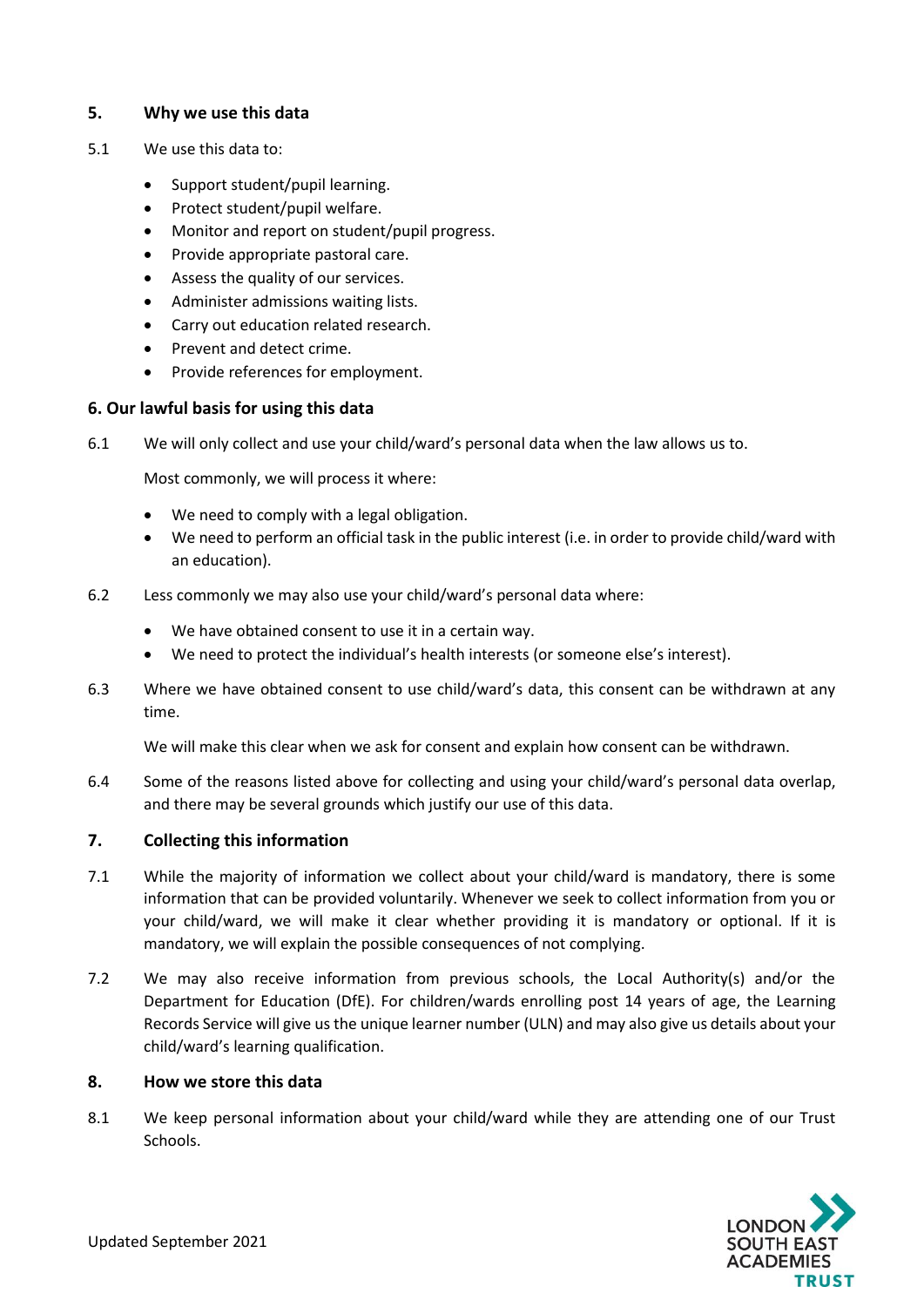We will also keep it beyond their attendance at one of our Trust Schools if this is necessary in order to comply with our legal obligations.

8.2 We have a Records Retention Policy, which sets out how long we must keep information about your child/ward. You can request a copy from your Academy if you want to understand the timelines in more detail.

## **9. Data sharing**

- 9.1 We do not share personal information about your child/ward with any third party without consent unless the law and our policies allow us to do so.
- 9.2 London South East Colleges is the Sponsor Organisation for London South East Academies Trust, as a result of this relationship and association, a **Data Sharing Policy** has been approved by the respective Governing Boards of both legal entities, to ensure and provide assurance that practice and procedures (where there is a legitimate requirement to share information between the two organisations), is with due consideration and regard for data protection law. For students/pupils this may be with regard to sharing individual information at the key points in a student/pupil progression and transition period from School to College.

A copy of this policy is available on the Trust website.

- 9.3 Where it is legally required, or necessary for another reason allowed under data protection law, we may share personal information about your child/ward with:
	- The Local Authority to meet our legal obligations to share certain information with it, such as concerns about student/pupil's safety and exclusions.
	- The Department for Education (a government department) to meet our legal obligations as part of data collections such as the School Census (more detail below).
	- Your family or representatives in case of emergencies such as a health matter.
	- Follow on schools which a student/pupil attends after leaving their current Academy in the public interest of delivering education.
	- Youth Support Services as it has legal responsibilities regarding the education or training of 13- 19-year-olds.
	- Educators and examining bodies necessary for the performance of our education function.
	- Our regulator, Ofsted to enable it to evaluate the education we provide to your child/ward, which is in the public interest.
	- Suppliers and service providers to enable them to provide the service we have contracted them for.
	- Health and social welfare organisations / third parties to enable us to comply with our duty of care and statutory safeguarding duties for your child/ward's wellbeing, including:
		- o Therapists, clinical psychologists.
		- o Academy medical staff / nurse.
		- o School counsellors.
		- o CAMHS (Child and Adolescent Mental Health Service).
		- o Social care.
		- o Educational Welfare Officer (EWO).
		- o Police forces, courts, tribunals to uphold law and order.

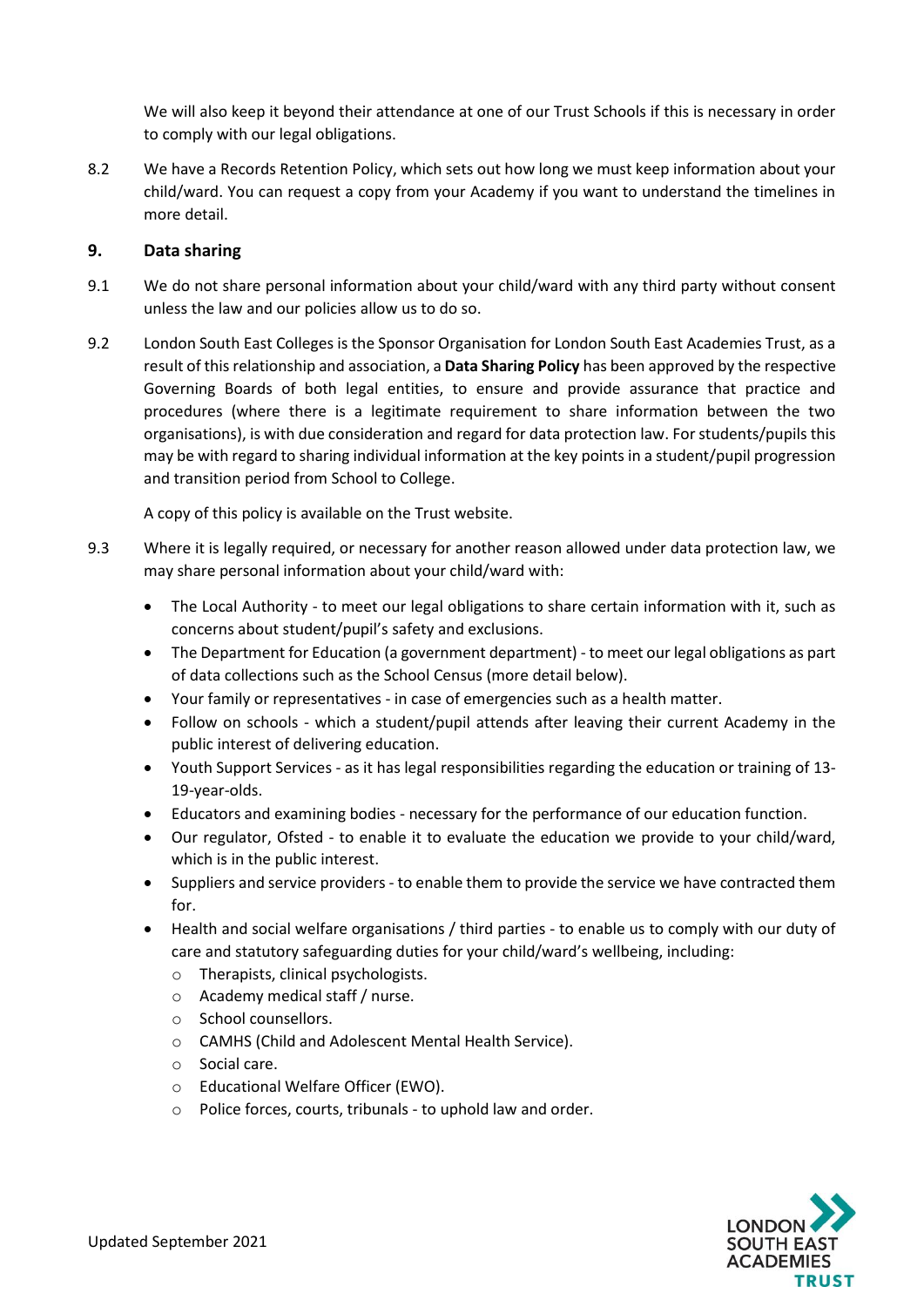## **10. Department for Education**

10.1 We are required to provide information about your child/ward to the Department for Education (a government department) as part of data collections, such as the school census.

To find out more about the student/pupil information we are required to share with the department, for the purpose of data collection, go to [https://www.gov.uk/education/data-collection-and](https://www.gov.uk/education/data-collection-and-censuses-for-schools)[censuses-for-schools](https://www.gov.uk/education/data-collection-and-censuses-for-schools) or National Pupil Database.

- 10.2 Some of this information is then stored in the National Pupil Database, which is managed by the Department for Education and provides evidence on how schools are performing. This, in turn, supports research. The database is held electronically so it can easily be turned into statistics. The information it holds is collected securely from schools, local authorities, exam boards and others.
- 10.3 The Department for Education may share information from the database with other organisations which promote children's education or wellbeing in England. These organisations must agree to strict terms and conditions about how they will use your data.
- 10.4 You can find more information about this on the Department for Education's webpage on how it collects and shares research data. [https://www.gov.uk/guidance/data-protection-how-we-collect](https://www.gov.uk/guidance/data-protection-how-we-collect-and-share-research-data)[and-share-research-data](https://www.gov.uk/guidance/data-protection-how-we-collect-and-share-research-data)
- 10.5 You can also contact the Department for Education online via <https://www.gov.uk/contact-dfe> if you have any questions about the database.

## **11. Youth support services**

- 11.1 Once your child/ward reaches the age of 13, we are legally required to pass on certain information about them to the local authority or youth support services provider in your area, as it has legal responsibilities regarding the education or training of 13-19 year-olds.
- 11.2 This information enables it to provide Youth Support Services, post-16 education and training services, and careers advice.
- 11.3 Parents/carers, or children once aged 16 or over, can contact their Academy Data Champion to ask to request that we only pass the student/pupil's name, address and date of birth to your local authority or Youth Support Services provider.

# **12. Transferring data internationally**

- 12.1 Where we share data with an organisation that is based outside the European Economic Area, we will do so in accordance with data protection law.
- 12.2 This would only happen if one of the student/pupil's parents/carers lives abroad or if the child/ward intends moving to a new school abroad. If this happens we will be very careful to make sure that it is safe to transfer any student/pupil information. We will look at whether that other country has good data protection laws for example. If we cannot be sure that it is safe then we will talk to you, the child/ward's parent/carer, and make sure you are content for that information to be sent.

### **13. Photographs and media**

13.1 As part of our Academy activities, we may take photographs and allow external organisations to take photographs or to film within our Trust Schools in line with our Photograph and Media Policy. Your child/ward will be made aware when this is happening and the context in which the photograph will be used.

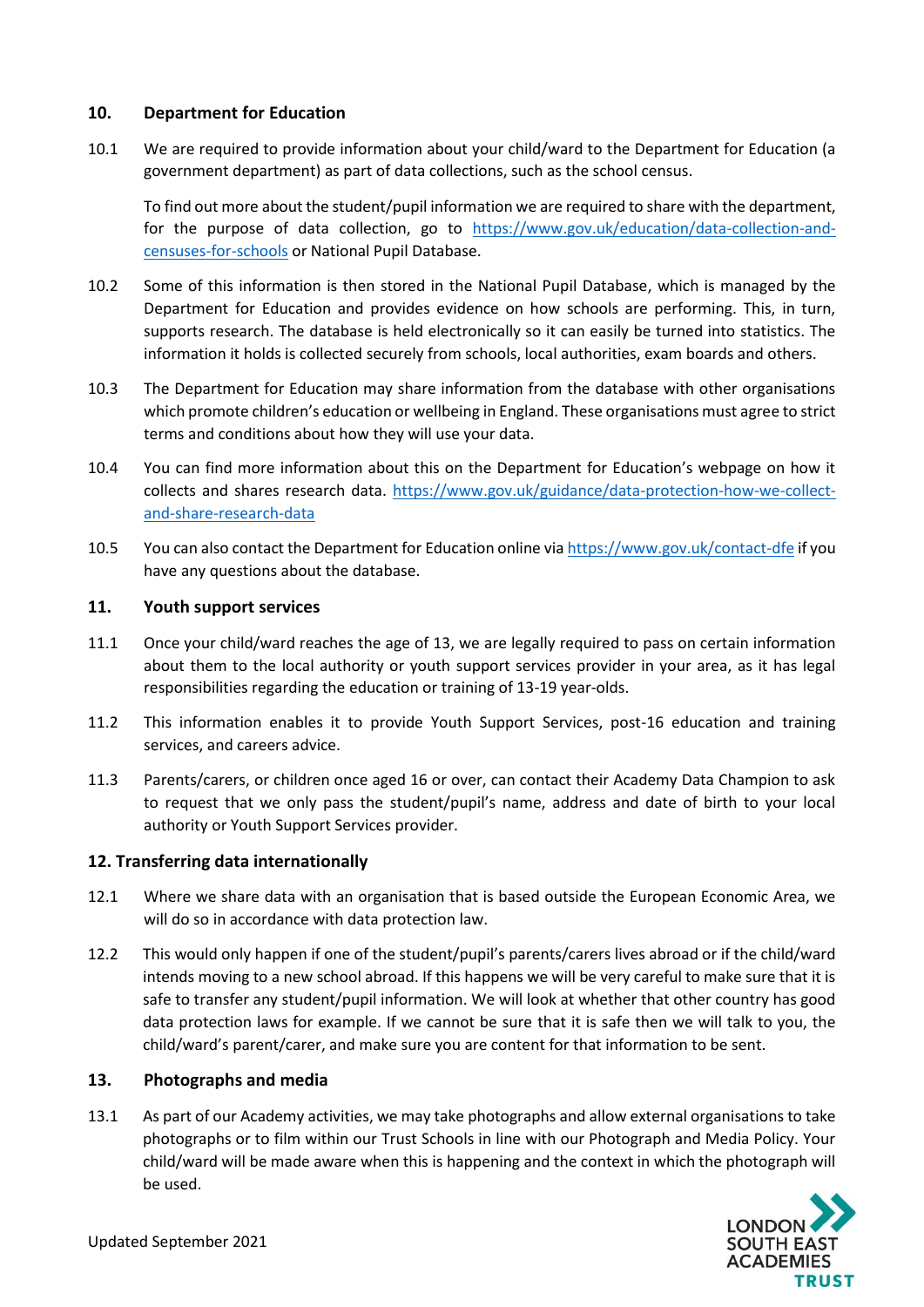- 13.2 An Academy will take photographs for its own use. Usually these will be unnamed and will generally be for internal Academy use, but may also include photographs for publication, such as:
	- Photographs included in an Academy prospectus.
	- Photographs to show as slides at an event for parents/carers.
	- Photographs to be used on display boards, which can be seen by visitors to the school.
	- Photographs posted on Academy official websites such as Twitter and Facebook sites.

Such sites can be accessed by the public and will therefore require close monitoring by Academy staff to ensure they are appropriate.

- 13.3 Named photographs will be used for internal use where there is a clear lawful basis for doing so e.g. for identification purposes such as a student/pupil, staff or visitor security pass, safeguarding requirements and as part of exclusion behaviour data.
- 13.4 For all other purposes, if an Academy wants to use named photographs then it will obtain specific parent/carer or student/pupil consent first. For student/pupils/pupils at Primary Trust Schools consent will be sought from parents/carers and at Secondary/Sixth Form Trust Schools this will most likely be student/pupil consent.

However, when student/pupil consent is sought then the parental wishes will be taken into account wherever possible.

# **14. CCTV**

14.1 Trust Schools operate CCTV on their premises. This is considered necessary to protect staff and student/pupil's safety and Trust property.

# **15. Parent, carer and student/pupil's rights**

- 15.1 individuals have a right to make a Subject Access Request to gain access to the personal information that we hold about them.
- 15.2 Parents/carers can make a request with respect to their child/ward's data where the child/ward is not considered mature enough to understand their rights over their own data (usually under the age of 12), or where the child/ward has provided consent for this.
- 15.3 Parents/carers also have the right to make a Subject Access Request with respect to any personal data the Academy holds about them.
- 15.4 If you make a Subject Access Request, and if we do hold information about you or your child, we will:
	- Give you a description of it.
	- Tell you why we are holding and processing it, and how long we will keep it for.
	- Explain where we got it from, if not from you or your child.
	- Tell you who it has been, or will be, shared with.
	- Let you know whether any automated decision-making is being applied to the data, and any consequences of this.
	- Give you a copy of the information in an intelligible form
	- Provide the information to you within one month of being made aware of the Subject Access Request.

Subject Access Request Forms are available on the Trust website.